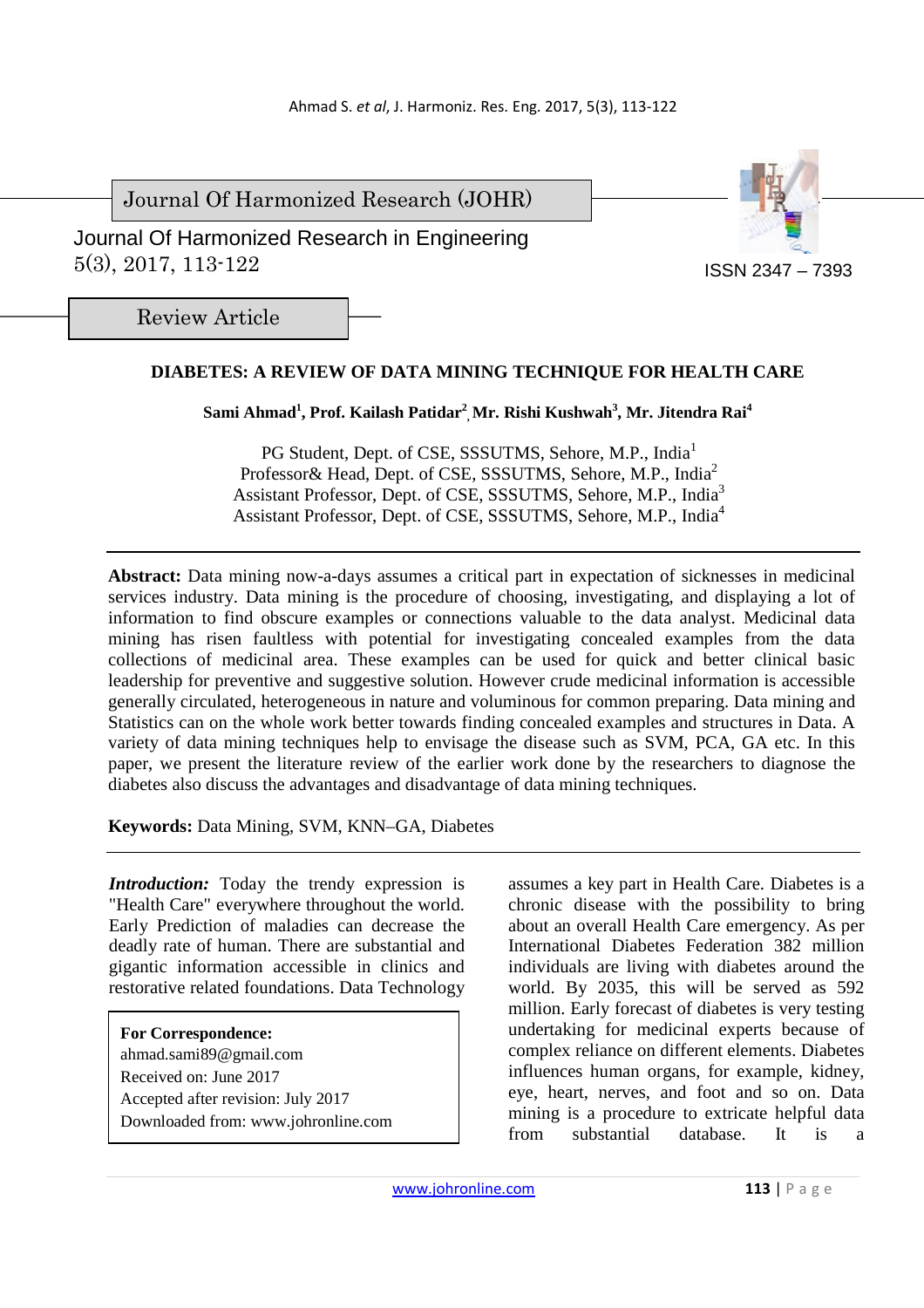multidisciplinary area of software engineering which comprises computational process, statistical techniques, classification, clustering, machine learning, and discovering designs.

Knowledge discovery in databases is very much characterized prepare comprising of a few unmistakable steps. In Fig: 1 demonstrates the design of Knowledge Discovery in Database. Data mining is the core step, which brings about the disclosure of concealed yet valuable learning from enormous databases. A formal meaning of Knowledge disclosure in databases is given as takes after: ―Data mining is the non-minor extraction of verifiable beforehand obscure and conceivably valuable data about information. Data mining innovation gives a client situated way to deal with novel and shrouded designs in the information. The initiated information can be utilized by the medicinal services chairmen to augment the nature of organization. The found learning can likewise be utilized by the medicinal specialists to decrease the quantity of antagonistic medication impact, to recommend more affordable remedially identical choices. Reckoning patient's future conduct on the given history is one of the critical utilizations of information mining methods that can be utilized as a part of medicinal services administration. Social insurance associations must have capacity to break down information. Treatment records of a large number of patients can be put away and modernized and information mining systems may help in noting a few vital and basic inquiries identified with health care[1].

**Background:** Diabetes is a whole life chronic condition, which may build the sugar level in the body. It might prompt different complexities. The nourishment we eat is changed over to glucose, which is utilized for vitality. The pancreas secretes insulin which produces vitality for impeccable working of the body. At the point when the patients have diabetes, body either doesn't make enough insulin or doesn't utilize insulin in legitimate way [2].

#### **General symptoms of diabetes:**

- 1. Increased thirst
- 2. Recurrent urination
- 3. Loss of body weight
- 4. Recurrent hunger
- 5. Slow healing infection
- - 6. Blurred vision
	- 7. Recurrent vomiting

# **Make a diagnosis test**

- 1. Urine test
- 2. Fasting blood glucose level
- 3. Haphazard blood glucose level
- 4. Oral glucose tolerance test
- 5. Glycosylated hemoglobin.



### Fig.1 various steps involved in the process of data mining

**Classification and Diagnostic Criteria for Diabetes:** The Diabetes is classified into categories and follows the various criteria to diagnosis the diabetes. [2]

*Classification Diabetes* 

*Former classifications* 

The primary extensively accepted classification of diabetes mellitus was published by WHO in 1980 (1) and, in customized form, in 1985 (3). The 1980 and 1985 classifications of diabetes mellitus and allied categories of glucose fanaticism incorporated clinical classes and two statistical risk classes. The 1980 Expert Committee projected two foremost classes of diabetes mellitus and named them, IDDM or Type 1, and NIDDM or Type 2. In the 1985 Study Group Report the terms Type 1 and Type 2 were misplaced, but the classes IDDM and NIDDM were preserved, and a class of Malnutrition-related Diabetes Mellitus (MRDM) was initiated. In cooperation the 1980 and 1985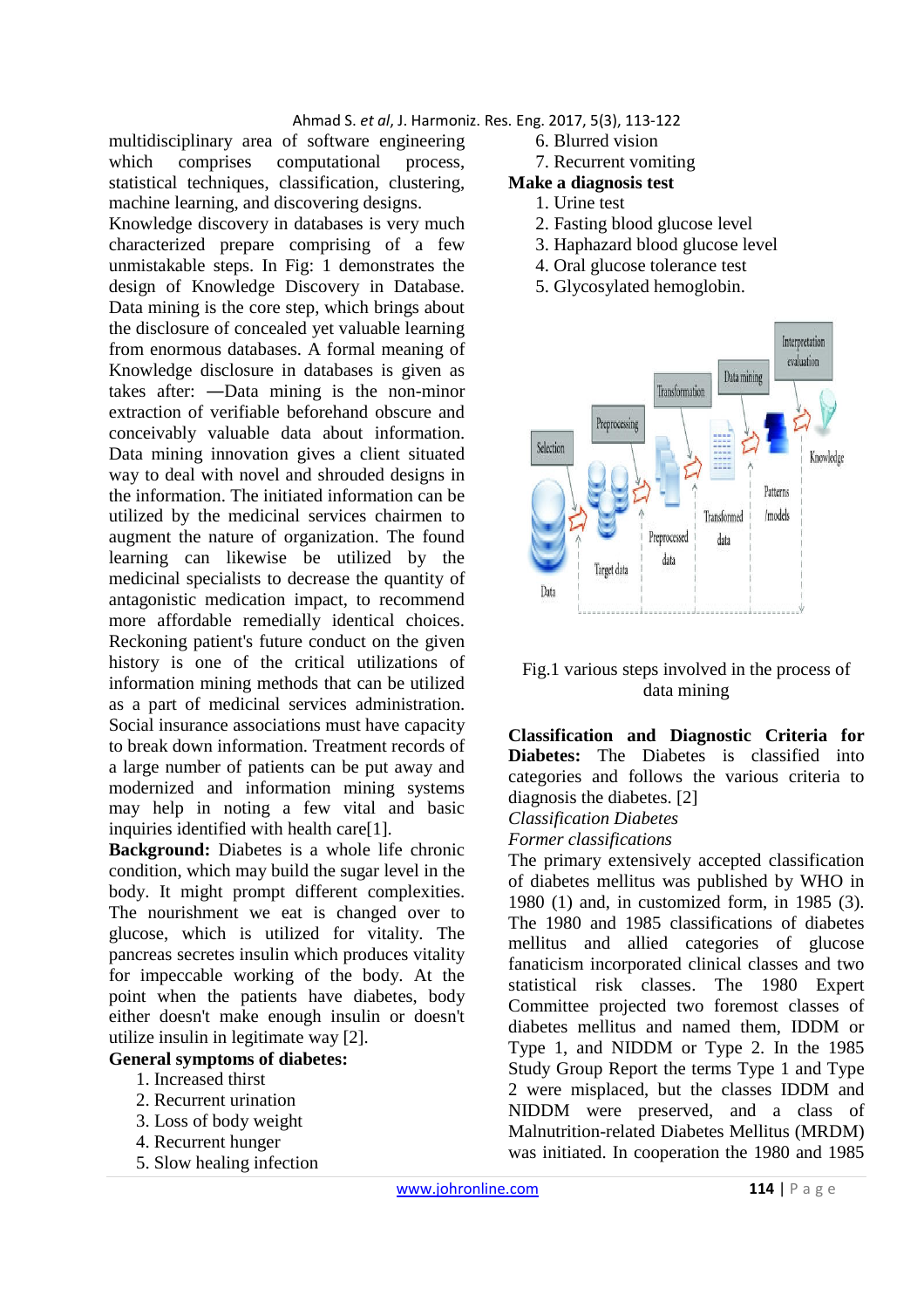reports other classes of diabetes incorporated Other Types and Impaired Glucose Tolerance (IGT) in addition to Gestational Diabetes Mellitus (GDM). These were reflected in the successive International Nomenclature of Diseases (IND) in 1991, and the tenth revision of the International Classification of Diseases (ICD-10) in 1992. The 1985 categorization was broadly accepted and is used internationally. It represented a negotiated among clinical and anetiological classification and allowed categorization of individual subjects and patients in a clinically constructive manner even when the explicit cause or anetiology was unknown. The recommended categorizations comprise both staging of diabetes mellitus based on clinical descriptive criterion and a corresponding aetiological classification.

*Revised classification:* The characterization envelops both clinical stages and anetiological types of diabetes mellitus and different classes of hyperglycemia, as recommended by Kuzuya and Matsuda (15).The clinical organizing reflect that diabetes, paying little mind to it's etiology, advances through a few clinical stages amid its normal history. Also, singular subjects may move from stage to arrange in either heading. People who have, or who are creating, diabetes mellitus can be classified by organize as indicated by the clinical attributes, even without data concerning the basic etiology. The order by aetiological type comes about because of enhanced comprehension of the reasons for diabetes mellitus.

*Application of the new classification:* The new arrangement contains stages which mirror the different degrees of hyperglycemia in singular subjects with any of the malady forms which may prompt diabetes mellitus.

All subjects with diabetes mellitus can be ordered by clinical stage, and this is achievable in all conditions. The phase of glycaemia may change after some time contingent upon the degree of the basic malady forms (Figure 2). The illness procedure might be available however might not have advanced sufficiently far to cause hyperglycaemia. The aetiological grouping mirrors the way that the deformity or process which may prompt diabetes might be identifiable at any phase in the improvement of diabetes - even at the phase of normoglycaemia. Hence the nearness of islet cell antibodies in a normoglycaemic singular makes it likely that that individual has the Type 1 immune system prepare. Sadly there are couple of touchy or profoundly particular pointers of the Type 2 handle at show, despite the fact that these are probably going to be uncovered as etiology is all the more obviously characterized. A similar ailment procedure can cause weakened fasting glycaemia and additionally impeded glucose resistance without satisfying the criteria for the conclusion of diabetes mellitus. In a few people with diabetes, satisfactory glycaemic control can be accomplished with weight decrease, practice and additionally oral specialists. These people, hence, don't require insulin and may even return to IGT or normoglycaemia. Different people require insulin for satisfactory glycaemic control however can get by without it. These people, by definition, have some leftover insulin emission. People with broad beta-cell annihilation, and in this way no lingering insulin discharge, require insulin for survival. The seriousness of the metabolic variation from the norm can either relapse (e.g. with weight decrease), advance (e.g. with weight pick up), or remain the same.

| Table 1: Attributes of Diabetes Dataset [3] |                    |                                                                          |
|---------------------------------------------|--------------------|--------------------------------------------------------------------------|
| <b>Attribute</b><br>No.                     | <b>Attribute</b>   |                                                                          |
| 1                                           | Plasma             | Plasma glucose concentration a 2 hours in an oral glucose tolerance test |
| 2                                           | Pressure           | Diastolic blood pressure(mmHg)                                           |
| 3                                           | Ski<br>$\mathbf n$ | Triceps skin fold thickness(mm)                                          |
| $\overline{4}$                              | Insulin            | 2-Hour serum insulin (mu U/ml)                                           |
| 5                                           | Pregnancy          | Number of times pregnant                                                 |
| 6                                           | M a s s            | Body Mass Index(BMI)                                                     |
| 7                                           | Pedigree           | Diabetes Pedigree function                                               |
| 8                                           | A g e              | $A$ ge(in years)                                                         |
| 9                                           | Class              | Class variable $(0 \text{ or } 1)$                                       |

Related Work: *Ojugo et al. [5]* presented a hybrid fuzzy, genetic algorithm trained neural network model as a decision support system for diabetes classification. Adopted data is split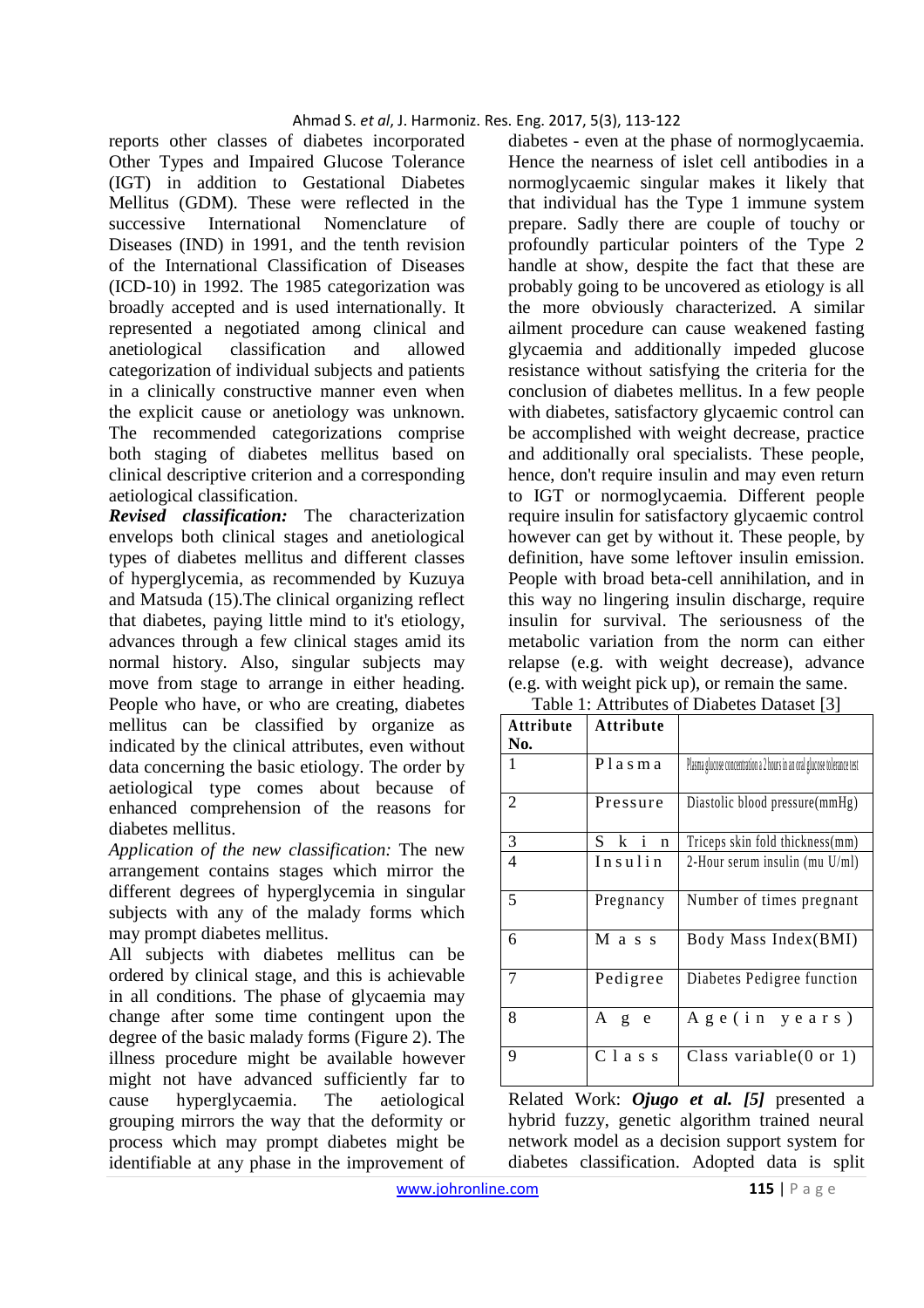into: training, cross validation and testing to aid model validation with appropriate weights and biases set for each variables. Results indicate that age, obesity and family relations (in first and second degree), environmental conditions are critical factors to be watched; While in gestational diabetes, mothers with or without a previous case of GDM is confirmed if there is: (a) history of babies with weight  $> 4.5$ kg at birth, (b) resistant to insulin showing polycystic ovary syndrome, and (c) have abnormal tolerance to insulin.

*Songthung and Sripanidkulchai [5]* utilized the grouping to mine a broad dataset accumulated from 12 doctor's facilities in Thailand amid 2011-2012 with 22,094 records of screened populace who are females age 15 years or more seasoned. We utilize Rapid Miner Studio 7.0 with Naive Bayes and CHAID (Chi-squared Automatic Interaction Detector) Decision Tree classifiers to anticipate high hazard people and contrasted our outcomes with existing handprocessed diabetes chance scoring instruments. We characterize the objective of hazard forecast as scope which is the capacity to utilize screening information to distinguish people that are in the end determined to have diabetes. Their outcomes demonstrated that the utilization of arrangement presented in this paper rather than hand-processed scoring can enhance the expectation execution with an expansion in scope.

*Durgadevi and Kalpana[6]* utilized three component determination techniques to be specific, HS, MS and TS are concocted to acquire the profitable subset of significant elements for diminishing the dimensionality of numerous properties. This work proposed a changed subterranean insect digger calculation to remove the grouping rules from the information. Three seat stamped datasets (Cleveland Pima and Wisconsin) from the UCI machine learning storehouse were utilized to investigate adequacy of the proposed show. The acquired outcomes obviously demonstrates that the changed subterranean insect excavator beats the other top information mining grouping calculations like the CN2,RBF,Adaboost and Bagging regarding exactness. Along these lines the proposed display is equipped for creating great outcomes with less components and fills in as a reasonable device for evoking and speaking to the master's choice guidelines with a compelling backing for taking care of ailment expectation issue.

*Chaudhari et al. [7]* furthermore anticipate the ailment in view of hazard variables, for example, tobacco smoking, liquor consumption, age, family history, diabetes, hypertension, elevated cholesterol, physical inertia, heftiness. Analysts have been utilizing a few information mining procedures to enable wellbeing to mind experts in the analysis of coronary illness. K-Nearest-Neighbor (KNN) is one of the effective information mining methods utilized as a part of order issues. As of late, analysts are demonstrating that joining distinctive classifiers through voting is beating other single classifiers. This paper explored applying KNN to help medicinal services experts in the determination of infection exceptionally coronary heart disease. It additionally explores if incorporating voting with KNN can improve its precision in the finding of coronary illness patients. The outcomes demonstrate that applying KNN could accomplish higher exactness than neural system outfit in the analysis of coronary illness patients. The outcomes additionally demonstrate that applying voting couldn't upgrade the KNN precision in the finding of coronary illness..

*Durairaj et al. [8]* Neural Networks are one of the soft computing techniques that can be used to make predictions on medical data. Neural Networks are known as the Universal predictors. Diabetes mellitus or simply diabetes is a disease caused due to the increase level of blood glucose. Various traditional methods, based on physical and chemical tests, are available for diagnosing diabetes. The Artificial Neural Networks (ANNs) based system can effectively applied for high blood pressure risk prediction. This improved model separates the dataset into either one of the two groups. The earlier detection using soft computing techniques help the physicians to reduce the probability of getting severe of the disease. The data set chosen for classification and experimental simulation is based on Pima Indian Diabetic Set from (UCI) Repository of Machine Learning databases. In this paper, a detailed survey is conducted on the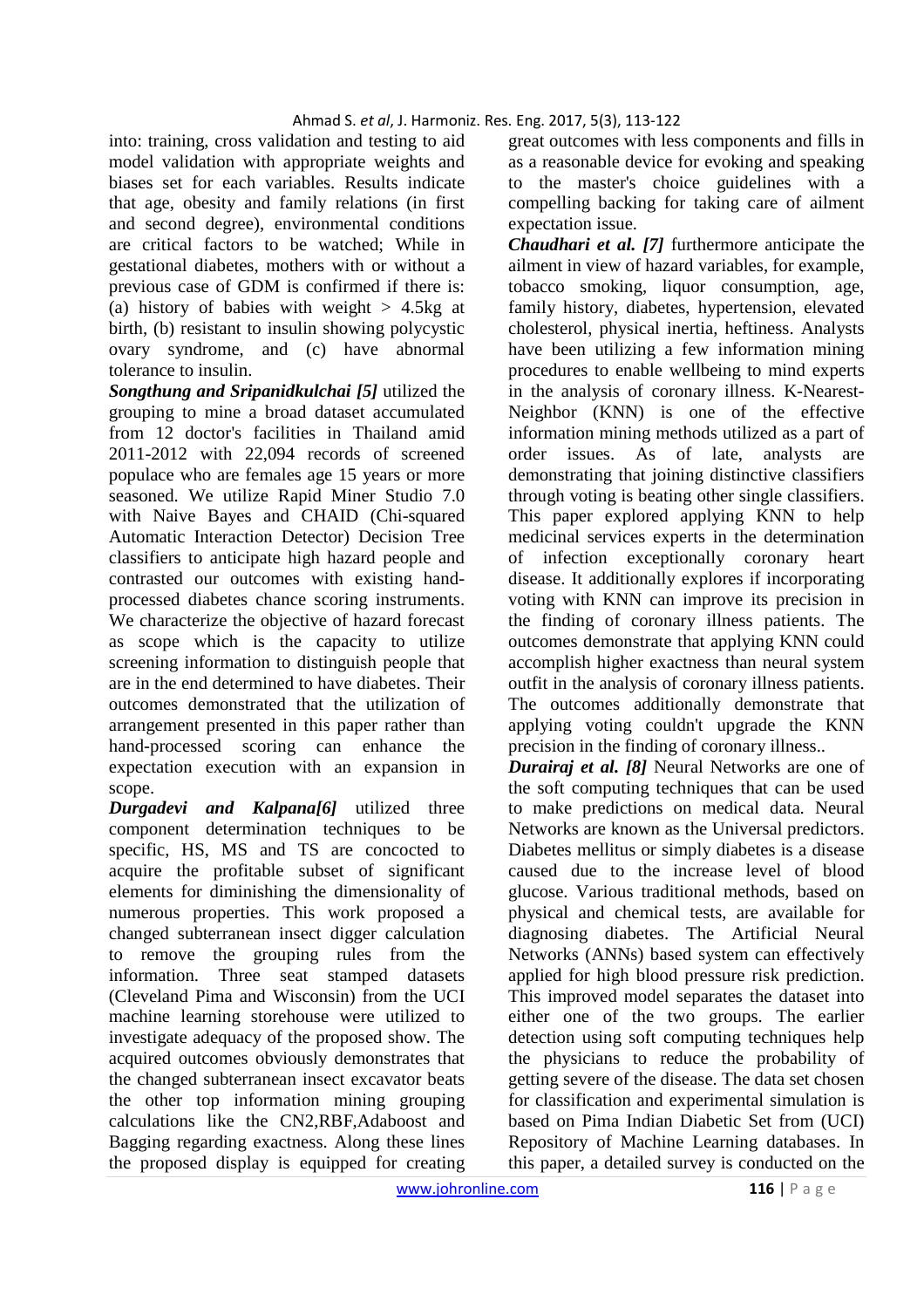application of different soft computing techniques for the prediction of diabetes. This survey is aimed to identify and propose an effective technique for earlier prediction of the disease.

*Bagdi and Patil [9]* introduced a choice emotionally supportive network which consolidates the qualities of both OLAP and information mining. The framework will anticipate the future state and produce helpful data for powerful basic leadership. With information mining, specialists can anticipate patients who may be determined to have diabetes. OLAP gives an engaged answer utilizing chronicled information of concerned patients. The framework likewise looks at the consequence of the ID3 and C4.5 choice tree calculations.

*Patil et al.* [10] acquainted another approach with produce affiliation runs on numeric information. They utilized pre-preparing to enhance the nature of information by dealing with the missing esteems and connected equivalent interim binning with inexact esteems in view of therapeutic master's recommendation to Pima Indian diabetes information. In conclusion from the earlier affiliation run calculation is connected to produce the guidelines. Just sort 2 diabetic patients the individuals who are pregnant lady underneath 21years are incorporated into their examination. It demonstrated that the outcomes got are exceptionally encouraging.

*Nuwangi et al. [11*] utilized progressed and solid information mining systems to distinguish diverse hazard calculates behind the diabetes and the connection between the diabetes and alternate infections. Utilizing affiliation control era, the connection amongst edema and diabetes and wheezes and diabetes has been recognized. The outcome appears, the females matured between  $39 - 75$  years with typical BMI run, systolic BP run and diastolic BP range and having wheezes will have a high risk towards growing high FBS (fasting blood sugar) level .l.

*Kavitha and Sarojamma [12]* presents a way to deal with outlining a stage to improve viability and productivity of wellbeing observing utilizing information digging for early discovery of any declining in a patient's condition. The utilization of information mining has additionally been set up in lessening rates of drug blunders Diabetes seriousness evaluation offering elements of information mining in view of the arrangement and relapse tree strategy. Truck is a powerful information mining and information investigation instrument that looks for imperative examples and connections and rapidly reveal concealed structure even in profoundly complex information. This investigation distinguished effortlessly appropriate demonstrative calculations utilizing early clinical test outcomes gotten from the lab tests. The arrangement of tenets given by this investigation is effortlessly justifiable by specialists.

*Ganji et al. [13]* utilized (FCS-ANTMINER) on open diabetes informational collection (Pima Indians Diabetes informational collection [18]). They acquired an exactness of 84%. Huang et al. [19] utilized three information mining calculations that were Naive Bayes, IB1 and C4.5 to foresee diabetes on information accumulated from Ulster Community and Hospitals Trust (UCHT) in the vicinity of 2000 and 2004. They could accomplish a precision of 98%.

**Data Mining Techniques for Diagnosis of Diabetes:** Diabetes Mellitus has become a common health dilemma nowadays, which would distress people and lead to different complications resembling visual mutilation, cardio vascular disease, leg amputation and renal malfunction if diagnosis is not done in the right time. In this converse the two classifier techniques with principal component analysis component analysis are implemented for the forecasting of Diabetes and accomplished with best forecasting techniques which has a maximum precision. These are given below:

 *Decision Trees:* Decision tree [15] is a tree structure, which is in the form of a flowchart. It is used as a technique for classification and forecast with representation using nodes and internodes. The root and internal nodes are the test cases that are used to detach the instances with diverse features. Internal nodes themselves are the result of attribute test cases. Leaf nodes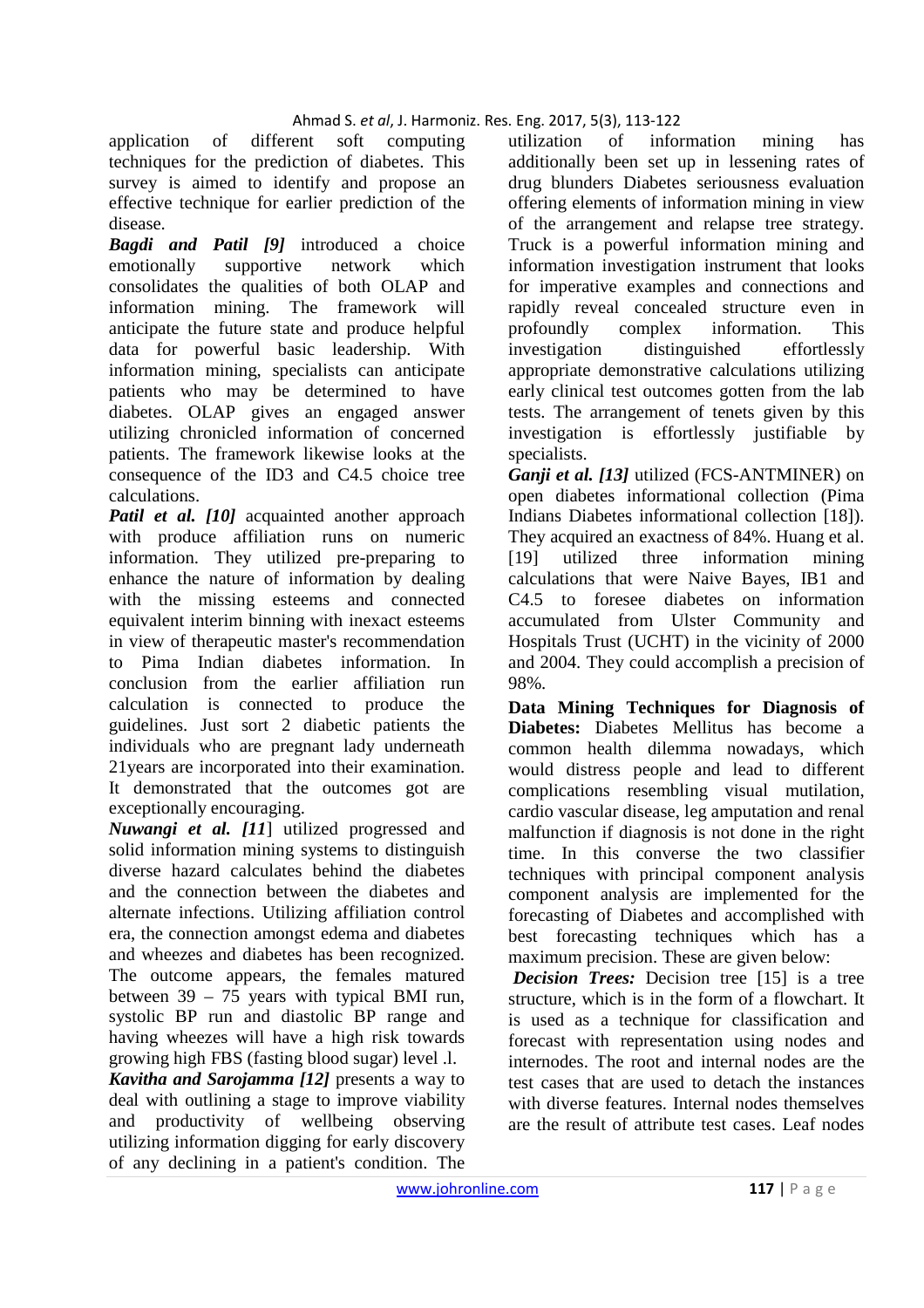denote the class variable. Figure 2 illustrates a sample decision tree structure.



Fig.2. Sample Decision Tree Structure

Decision tree provides a powerful technique for classification and prediction in Diabetes diagnosis problem. Various decision tree algorithms are available to classify the data, includingID3, C4.5, C5, J48, CART and CHAID. In this paper, J48 decision tree algorithm [17] has been chosen to establish the model. Each node for the decision tree is found by calculating the highest information gain for all attributes and if a specific attribute gives an unambiguous end product(explicit classification of class attribute), the branch of this attribute is terminated and target value is assigned to it.

Advantages of Decision Tree

- 1. Decision tree a high speed
- 2. Low cost learning and prediction

Disadvantages of Decision Tree

- 1. Produce less accurate results
- 2. Less efficient than SVM

### *Naïve Bayes*

The Naïve Bayes Algorithm is a probabilistic algorithm that is sequential in nature, following steps of execution, classification, estimation and prediction. For finding relations between the diseases, symptoms and medications, there are various data mining existing solution, but these algorithms have their own limitations; numerous iterations, binning of the continuous arguments, high computational time, etc. Naïve Bayes overcomes various limitations including omission of complex iterative estimations of the parameter and can be applied on a large dataset in real time. The algorithm works on the simple Naïve Bayes formula given below.

- 1. It enhances the classification performance by eliminating the unrelated features.
- 2. Its performance is good. It takes less computational time.
- 3. Easy to implement

**Disadvantages** 

- 1. This algorithm needs large amount of data to attain good outcomes.
- 2. It is lazy as they store entire the training examples
- 3. Practically, dependency exit among variables

*Principal Component Analysis*: Principal component analysis (PCA) is a standard tool in modern data analysis. It is a simple non parametric method for extracting relevant information from confusing data sets. Principal components analysis method is used for achieving the simplification and generates a new set of variables, called principal components. Each principal component is a linear combination of the original variables. All the principal components are orthogonal to each other, so there is no redundant information. The principal components as a whole form an orthogonal basis for the space of the data. The procedure can be followed in many ways i.e. a) Using singular value decomposition method (SVD) b) using the covariance matrix method. In this work we have used MATLAB software for deriving the principal components [18].

# **Advantages**

- 1. PCA selects and transforms the original biomarkers to a reduced and/or transformed new series of uncorrelated variables.
- 2. PCA avoids the influence of regression edge in MLR and is easy to be operated.
- 3. This method generates the uncorrelated variables and provides the information of underlying structure of variables.

### **Disadvantages**

- 1. The final step of the computation resembles the MLR method,
- 2. Some of the statistical deficiencies of MLR cannot be totally avoided [7].

### *Support Vector Machine:*

SVM is an arrangement of related regulated learning technique utilized as a part of

## Advantages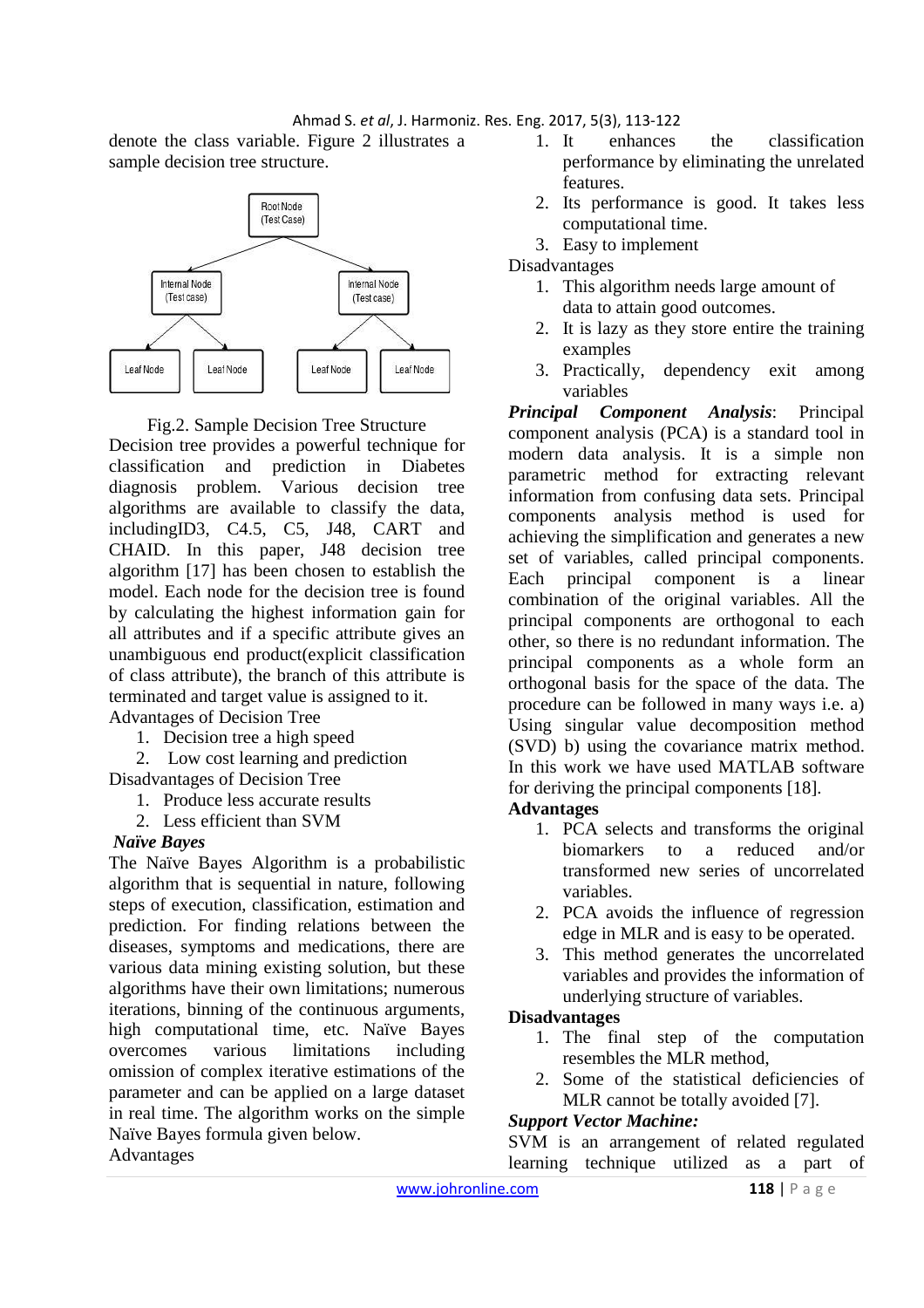therapeutic finding for order and relapse [19, 20]. SVM at the same time limit the observational characterization mistake and augment the geometric edge. So SVM is called Maximum Margin Classifiers. SVM is a general calculation in view of ensured hazard limits of factual learning hypothesis i.e. the alleged basic hazard minimization rule. SVMs can effectively perform non-straight order utilizing what is known as the portion trap, certainly mapping their contributions to high-dimensional component spaces. The bit trap permits developing the classifier without unequivocally knowing the component space. A SVM display is a portrayal of the cases as focuses in space, mapped so that the cases of the different classes are isolated by an unmistakable crevice that is as wide as conceivable [19, 21]. For instance given an arrangement of focuses having a place with both of the two classes, a SVM finds a hyperplane having the biggest conceivable portion of purposes of a similar class on a similar plane. This isolating hyperplane is known as the ideal isolating hyperplane (OSH) that expands the separation between the two parallel hyper planes and can limit the danger of misclassifying cases of the test dataset. Given named preparing information as information purposes of the frame: where=1/ - 1, a consistent that signifies the class to which that point has a place. n=number of information test. Each is a pdimensional genuine vector. The SVM classifier initially maps the info vectors into a choice esteem, and after that plays out the arrangement utilizing a suitable edge esteem. To see the preparation information, we gap (or independent) the hyperplane, which can be depicted as:

# Mapping:  $W<sup>T</sup>.x + b=0$

Where w is a p-dimensional weight vector and b is a scalar. The vector w points perpendicular to the separating hyperplane. The offset parameter b allows increasing the margin. When the training data are linearly separable, we select these hyperplanes so that there are no points between them and then try on maximizing the distance between the hyperplane. We have found out the distance between the hyperplane as 2/|w|. To minimize |w|, we need to ensure that for all either



Fig. 3 Maximum margin hyperplane for SVM trained with sample from two classes

Advantages of SVM

- 1. It is much efficient to predict the disease
- 2. It give more accurate results than other techniques
- 3. Construct correct classifiers and fewer over fitting, robust tonoise

Disadvantage of SVM

- 1. It is less fast to produce the results
- 2. And more costly than the decision tree
- 3. It is a binary classifier. For the classification of multi-class, it can use pair wise classification

### *K-Nearest Neighbour (KNN)*

The idea in k-Nearest Neighbor methods [22] is to identify 'k'samples in the training set whose independent variables 'm' are similar to 'n', and to use these 'k' samples to classify this new sample into a class, v. Assume that 'f' is a smooth function, an idea is to seem for samples in our training data that are near it and next to calculate 'v' from the values of 'y' for these samples. When we talk about neighbors we are implying that there is a distance or dissimilarity measure that we can calculate among samples based on the independent variables. For the moment we will concern ourselves to the most popular measure of distance is say, Euclidean distance. The initial training stage for kNN [23] consists of storing all known occurrences and their class labels. Either a tabular representation or a specialized design such as a kd-tree can be used. If we want to amend the value of 'k', an interchange method of n-fold cross-validation on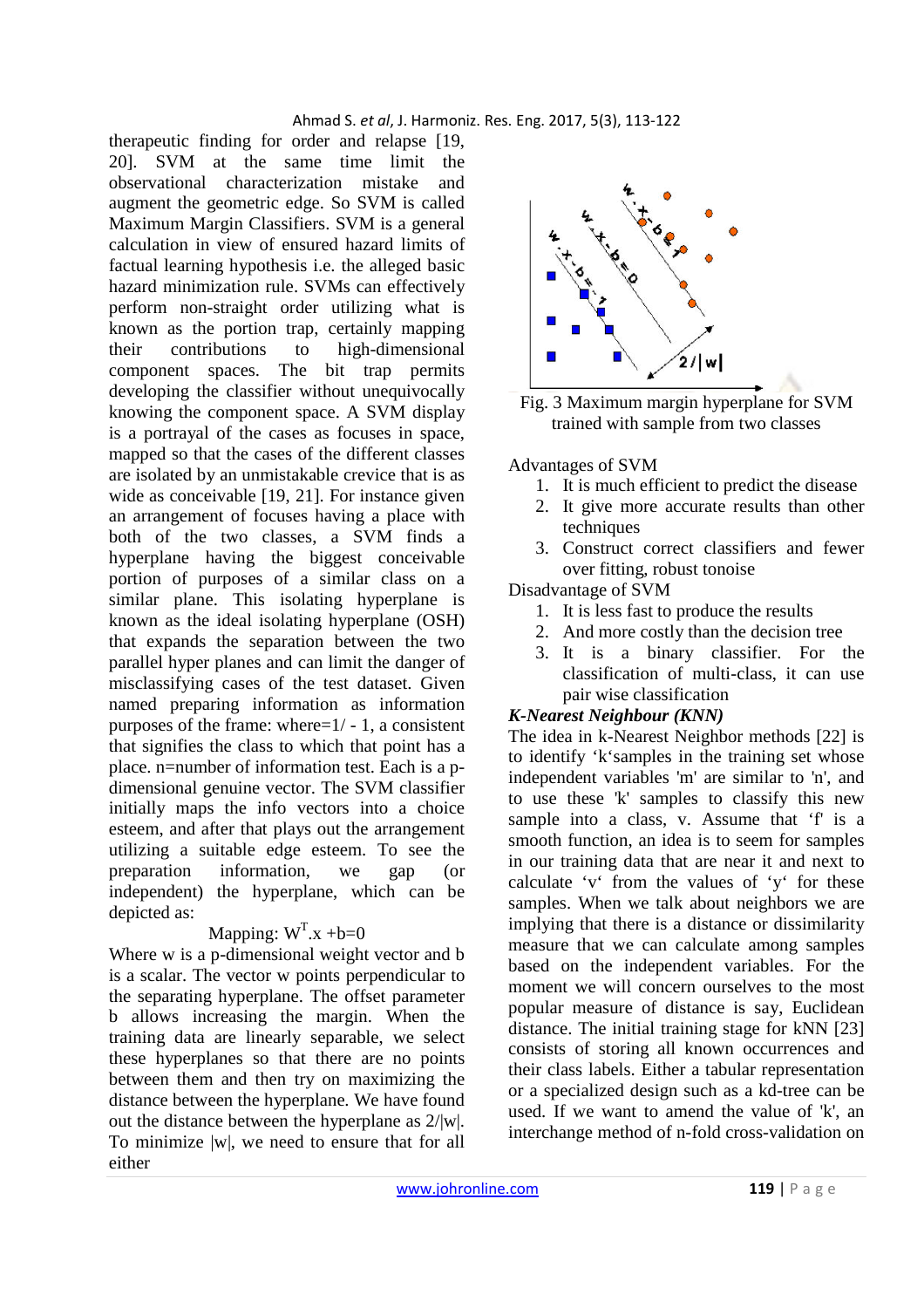the training data set can be used. The k-NN algorithm for continuous-valued functions

- Determine the mean value of the k nearest neighbors Distance-weighted nearest neighbor algorithm
- Weight the involvement of k neighbors according to their distance to the query point  $x_a$

– giving greater weight to closer neighbors

– Correspondingly, for real-valued target functions

Advantages

1. Good choice when there is no previous knowledge of data distribution

Disadvantages

- 1. Low efficiency
- 2. Dependency on the assortment of good values for k.
- 3. Requires meticulous tuning to optimally fit the real world data

### *Genetic Algorithm*

Genetic algorithm [24] is a subset of evolutionary algorithm developed from Darwin's theory of gradual evolution and fundamental ideas. Process of optimization is based on a random trend in genetic algorithm. Before the genetic algorithm can be implemented, we must first find encoding system for the intended problem. The most common way to show chromosomes in the genetic algorithms is in binary form. In this case, chromosome is a bit string, the length of which is determined by some existing parameters. In other words, each parameter is related to a bit in a string. In this algorithm, for a fixed number called population, a set of target parameters is produced randomly. The genetic algorithm applies the rule of surviving the best to get the better solutions and then it assigns the number representing the fitting of that set to the member of the population. This process is repeated for every single member. With the retrieval of genetic algorithm operators such as selection, Mutation and crossover imitated from natural genetics, better approximations can be obtained from final solution and this procedure continue to get the convergence criterion. A selection operator chooses some chromosomes among the obtainable chromosomes in a population for

reproduction. The techniques of selection are selection of the elite, the roulette wheel, tournament, Boltzmann, ranking, etc. The crossover operator is a random merging which some parts of chromosomes are exchanged. This issue causes that the children are not exactly like their parents and have had a combination of characteristics of their parents. After the merging, Mutation operator is applied on chromosome. This operator chooses a gene from a chromosome randomly and changes the content of that gene. There are three criterions for algorithm termination: 1-The number of generations in algorithm, 2-the population does not become better, 3-classification precision of element with the best fitness does not exceed the threshold level.

### *Neural Network*

The most widely used neural-network learning method is the feed forward back Propagation algorithm. Learning in a Neural Network entails modifying the weights and biases of the network in order to reduce a cost function [10][14]. Our Neural Network based data mining approach consists of three major phases:

Network Designing and Training: The inputs to the Neural Network are initialized to a small random number. Each unit has a bias associated with it. The biases are also initialized to small number. In the figure fig1., i1, i2, i3  $\ldots$  iN are the input nodes, t1 and t2 is the target node and  $a(n)$  is the activation function. A target node is one were the connection of input node ends.

The values of the input nodes are multiplied with the weight w, which is and summed with constant bias value of the node. This is the activation function of the node. This activation function is given as input to the target nodes.



Fig 2. Neural network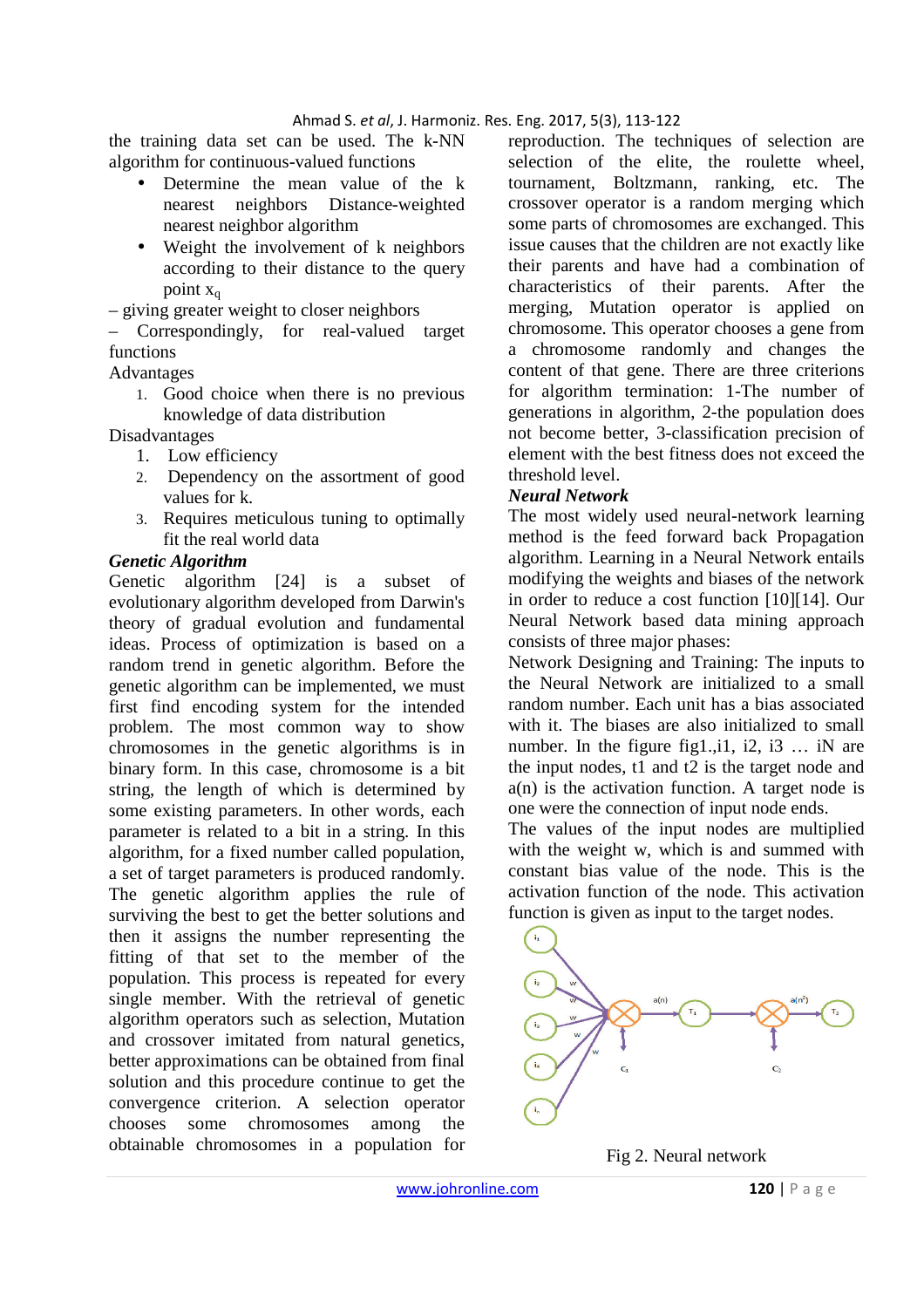The activation function was initially selected to be a relay function, but for mathematical convenience a hyperbolic tangent (tanh) or a sigmoid function are most frequently used. Hyperbolic tangent is defined as:

The input to the next layers will be the activation function multiplied by the preceding activation functions [10][14][9]

Advantages of NN

1. Adaptive Learning, Self-Organization, Real Time Operation Fault Tolerance via Redundant Information Coding.

Disadvantages

- 1. Less over fitting needs great computational effort. Sample Size must be large.
- 2. It's time consuming. Engineering decision does not extend the relations between input and output variables so that the model behaves like a black box.

**Conclusion:** Nowadays the trendy expression is "Health Care" everywhere throughout the world. Early Prediction of disease can lessen the deadly rate of human. Various data mining techniques play a significant role in predicting an efficient dataset from huge database. In this paper, we present the comprehensive review of literature of the various data mining techniques to cure the diabetes. Among these data mining techniques some are very efficient and accurate to unhidden the useful information but they are high costly and less speed. So in future work, design such algorithm which can efficiently determine the useful information with less cost and fast in execution.

# **References:**

- [1] Aqueel Ahmed, Shaikh Abdul Hannan, " Data Mining Techniques to Find Out Heart Diseases: An Overview", International Journal of Innovative Technology and Exploring Engineering, Vol. 1, Issue No. 4, September 2012
- [2] S. Sapna, Dr. A. Tamilarasi and pravinkumar: "Implementation of Genetic Algorithm in predicting diabetes" International journal of computer science issues vol9, issues 1, no3, Jan 2013
- [3] M. Renuka Devi, J. Maria Shyla "Analysis of Various Data Mining

Techniques to Predict Diabetes Mellitus"International Journal of Applied Engineering Research ISSN 0973-4562 Volume 11, Number 1 (2016) pp 727-730

- [4] A.A. Ojugo., A.O. Eboka., R.E. Yoro., M.O. Yerokun and F.N. Efozia "Hybrid Model for Early Diabetes Diagnosis", Second International Conference on Mathematics and Computers in Sciences and in Industry, 2015. In proceeding of IEEE.
- [5] Phattharat Songthung and Kunwadee Sripanidkulchai "Improving Type 2 Diabetes Mellitus Risk Prediction Using Classification", 13th International Joint Conference on Computer Science and Software Engineering (JCSSE). In proceeding of IEEE.
- [6] M. Durgadevi, Dr. R. Kalpana "Medical Distress Prediction Based on Classification Rule Discovery Using Ant-Miner Algorithm" In proceeding of IEEE, 2017
- [7] Anand A. Chaudhari, Prof. S. P. Akarte, " Fuzzy and Data Mining based Disease Prediction using K-NN Algorithm", International Journal of Innovations in Engineering and Technology, Vol. 3, Issue No. 4, April 2014.
- [8] M. Durairaj, G. Kalaiselvi, " Prediction Of Diabetes Using Soft Computing Techniques- A Survey", International Journal of Scientific & Technology Research, Vol. 4, Issue No.3, March 2015
- [9] Rupa Bagdi, Prof. Pramod Patil "Diagnosis of Diabetes Using OLAP and Data Mining Integration", International Journal of Computer Science & Communication Networks, Vol. 2(3), 314-322,
- [10] B. M. Patil, R. C. Joshi, DurgaToshniwal, "Association rule for classification of type -2 diabetic patients", Proc. of the Second International Conference on Machine